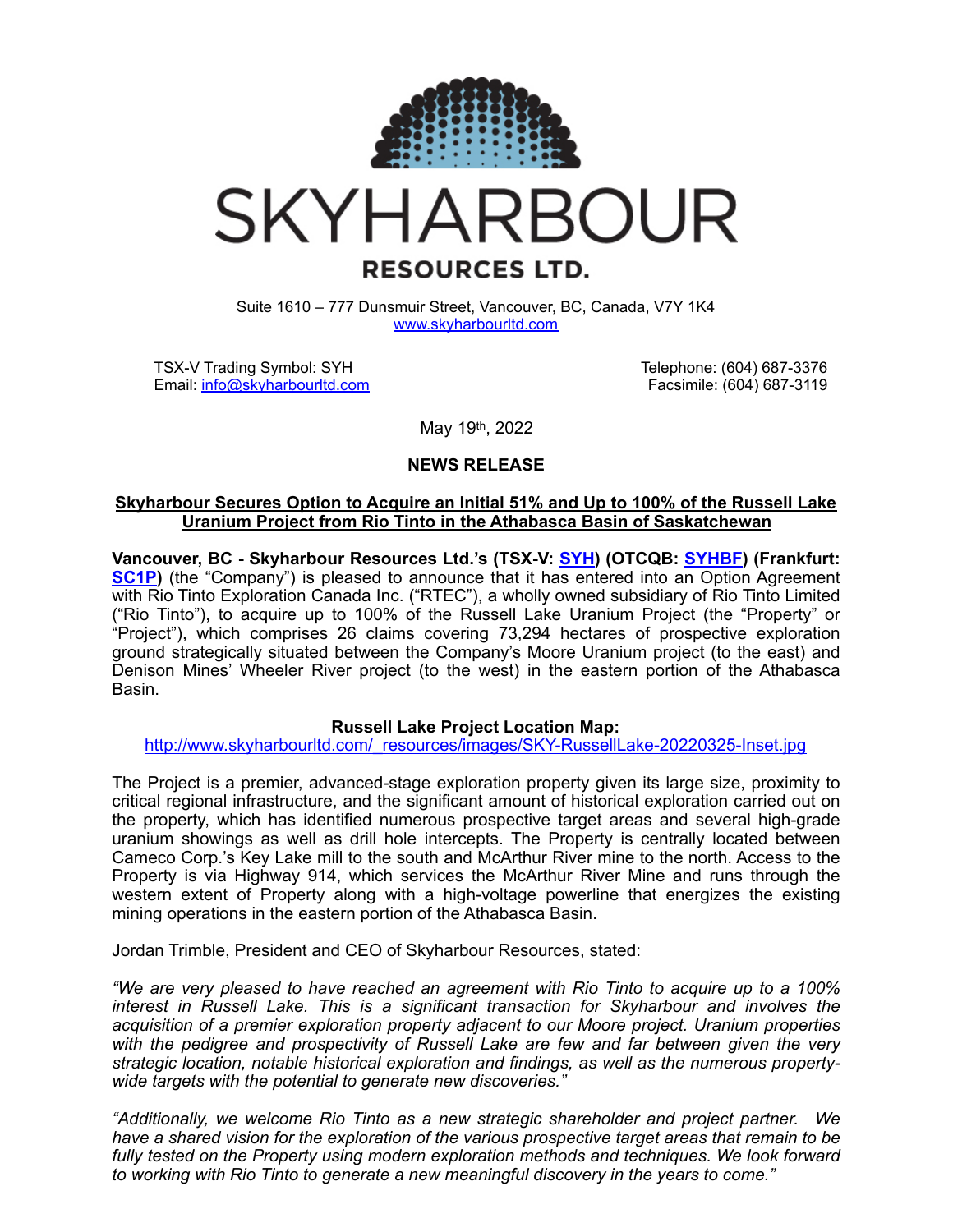## **Highlights:**

- Option to acquire an initial 51% and up to 100% of Rio Tinto's 73,294 ha Russell Lake Uranium Property strategically located in the central core of the Eastern Athabasca Basin of northern Saskatchewan.
- Both Highway 914 servicing McArthur River and a high-voltage power line connected to the provincial power grid run through the Property's western claims.
- Skyharbour, as operator, can earn an initial 51% interest in the Property by paying CAD \$508,200 in cash, issuing 3,584,014 common shares to RTEC, and funding CAD \$5,717,250 in exploration on the Project, inclusive of a 10% management fee to Skyharbour, over a period of 3 years.
- Skyharbour has a second option to earn an additional 19% interest for a total of 70%, and a further possible option to obtain the remaining 30% interest in the Project for an undivided 100% ownership interest.
- The Property has been the subject of significant historical exploration efforts including over 95,000 metres of drilling in over 220 drill holes. This provides the Company with an excellent dataset to direct subsequent exploration on high-priority areas with the potential for near-term discovery of high-grade uranium mineralization.
- Previous exploration work has identified numerous highly prospective target areas, some of which host high-grade uranium mineralization in historical drill holes. Furthermore, there are over 35 kilometres of untested conductors on the Property in magnetic lows, which are indicative of pelitic basement rocks conducive to uranium deposition in the Athabasca Basin.
- The Property has a permitted and functional exploration camp suitable for over forty people, and conveniently located near Highway 914 and within 5 km kilometres of Denison's Phoenix deposit. The Property's claims are in good standing for 2-22 years from banked assessment credits.
- This transaction adds another drill-ready, advanced-stage uranium exploration asset to Skyharbour's project portfolio and offers significant operational and exploration synergies with the adjacent Moore uranium project.

## **Skyharbour's Uranium Project Map in the Athabasca Basin:**

[http://www.skyharbourltd.com/\\_resources/images/SKY-SaskProject-Locator-20220324.jpg](https://can01.safelinks.protection.outlook.com/?url=http%253A%252F%252Fwww.skyharbourltd.com%252F_resources%252Fimages%252FSKY-SaskProject-Locator-20220324.jpg&data=05%257C01%257Cjtrimble%2540sentinelmarket.com%257C928771f9bc4d4bc1176208da3928e45f%257C7887c856c65a4519b618509a66239c3c%257C0%257C0%257C637885145034578143%257CUnknown%257CTWFpbGZsb3d8eyJWIjoiMC4wLjAwMDAiLCJQIjoiV2luMzIiLCJBTiI6Ik1haWwiLCJXVCI6Mn0%253D%257C3000%257C%257C%257C&sdata=BdjIL3BKT0JxZEo9YFLtuunc%252Bc2Fmx%252BcCLjwjYR94Nk%253D&reserved=0)

## **Russell Lake Uranium Project:**

The Russell Lake Project is a large, advanced-stage uranium exploration property totalling 73,294 hectares strategically located between Cameco's Key Lake and McArthur River Projects and adjoining Denison's Wheeler River Project to the west and Skyharbour's Moore Uranium Project to the east. Highway 914, which services the McArthur River mine, runs through the western extent of the Property and greatly enhances accessibility. Similarly, a high-voltage powerline situated alongside Highway 914. Skyharbour's acquisition of Russell Lake creates a large, nearly contiguous block of highly prospective uranium claims totalling 108,999 hectares between the Russell Lake and the Moore uranium projects.

There has been a meaningful amount of historical exploration carried out at Russell Lake but with most of it conducted prior to 2010. The Property has been the subject of over 95,000 metres of drilling in over 230 drill holes. The Property's claims are in good standing for 2-22 years with assessment credits built-up from previous programs.

Several notable exploration targets exist on the property including the Grayling Zone, the M-Zone Extension target, the Little Man Lake target, the Christie Lake target, and the Fox Lake Trail target. More than 35 kilometres of largely untested prospective conductors in areas of low magnetic intensity exist on the Property as well.

At the Grayling Zone, drilling of the 2,200 metres long, up to 100 metres thick sub-parallel Grayling conductor intersected an 800 metres long discontinuous zone of basement-hosted uranium mineralization with localized perched and unconformity-hosted associated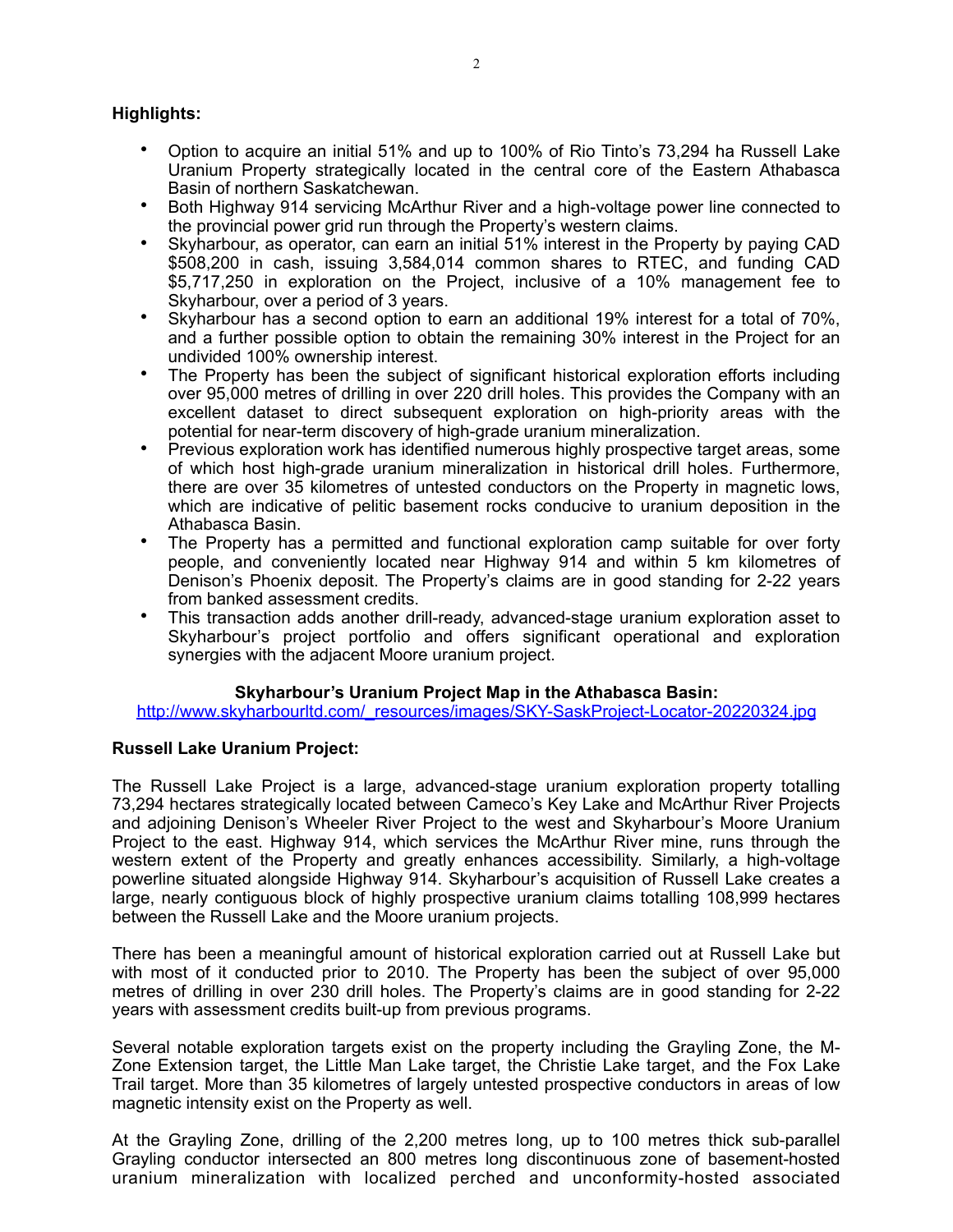mineralization along a graphitic thrust fault. Drill hole RL-85-07 intersected 3.45%  $U_3O_8$  over 0.3 metres at a depth of 363.2 metres and  $0.1\%$  U<sub>3</sub>O<sub>8</sub> over 0.5m at a depth of 366.4 metres. This target is prospective for additional high-grade uranium discoveries and is open in several directions.

At the M-Zone Extension target, historical drilling at neighbouring Denison's M-Zone along trend from the Grayling Zone intersected basement hosted uranium of  $0.70\%$  U<sub>3</sub>O<sub>8</sub> over 5.8 metres at a depth of 374.0 metres. Like the Grayling Zone, the mineralization is hosted by a graphitic thrust fault. The northeast extension of the M-Zone-Grayling corridor onto the Property has seen limited drilling, but mineralization was intersected in historical drilling, returning 0.7 metres of  $0.123\%$  U<sub>3</sub>O<sub>8</sub> at 619.1 metres depth in hole MZE-11-03.

The Little Man Lake Zone target is 500 metres long, 10 to 15 metres thick, 25 to 35 metres wide, and is a zone of prospective geology associated with an unconformity depression. The last drilling in this area was in 1989, prior to modern uranium exploration models, with historical uranium grades ranging from 0.03% up to  $0.1\%$  U<sub>3</sub>O<sub>8</sub> at around 300 metres depth.

At the Fox Lake Trail target area, uranium mineralization was intersected in a few historical drill holes. Significant intercepts include  $0.0743\%$  U<sub>3</sub>O<sub>8</sub> over 1.0 metres at 525.5 metres depth in hole FLT-08-06, and 0.053%  $U_3O_8$  over 0.3 metres at 516.9 metres depth in hole FLT-11-14. A prospective quartzite ridge runs through the area along with anomalous geochemistry in faulted basement metasediments. Significant sandstone-hosted sulphides are also found in this area.

The Christie Lake target area contains basement-hosted uranium mineralization with historical drill results returning  $0.17\%$  U<sub>3</sub>O<sub>8</sub> over 0.4 metres at 436.4 metres depth in hole CL-10-03. A prospective clay altered basement fault system runs throughout this area.

In addition to the aforementioned target areas, there are more than 35 kilometres of untested conductors on the Property underlain by rocks of low magnetic intensity, suggestive of prospective graphitic meta-pelitic basement rocks. The Project has seen limited exploration in the previous twelve years, so minimal modern exploration techniques and methods have been used to expand existing zones of mineralization as well as to make new discoveries.

There is a fully permitted exploration camp on the Project suitable for over forty people located on the highway and within 5 kilometres of Denison's Phoenix deposit. Skyharbour is planning an initial phase of exploration and drilling at the Project with details forthcoming.

## **Terms of the Agreement:**

Under the terms of the Option Agreement, which is subject to TSX Venture Exchange (the "Exchange") approval, Skyharbour may acquire up to a 100% interest in the Russell Lake Uranium Project and will become operator of the Project during the earn-in period and afterwards if a joint venture is formed.

An initial majority 51% interest in the Property may be earned by paying CAD \$508,200 and issuing 3,584,014 common shares of Skyharbour to RTEC upon Exchange approval. Skyharbour must also fund CAD \$5,717,250 in exploration expenditures, inclusive of a 10% management fee to Skyharbour, over a period of three years, of which a total of CAD \$1,905,750 must be spent within eighteen months. Skyharbour at this point can elect to enter into a 51% / 49% joint venture with RTEC subject to a standard dilution clause, or the Company can earn additional interest in the project.

Skyharbour may then acquire an additional 19% to earn a total of a 70% interest in the Property by paying CAD \$1,588,125 in cash or by issuing 2,226,096 shares. Additionally, Skyharbour must fund CAD \$6,352,500 in exploration expenditures, inclusive of a 10% management fee to Skyharbour, over a period of the following two years.

Upon Skyharbour earning a 70% interest, the Company may elect to continue on a 70% / 30% joint venture basis, subject to a standard dilution clause, or it may acquire the remaining 30%, if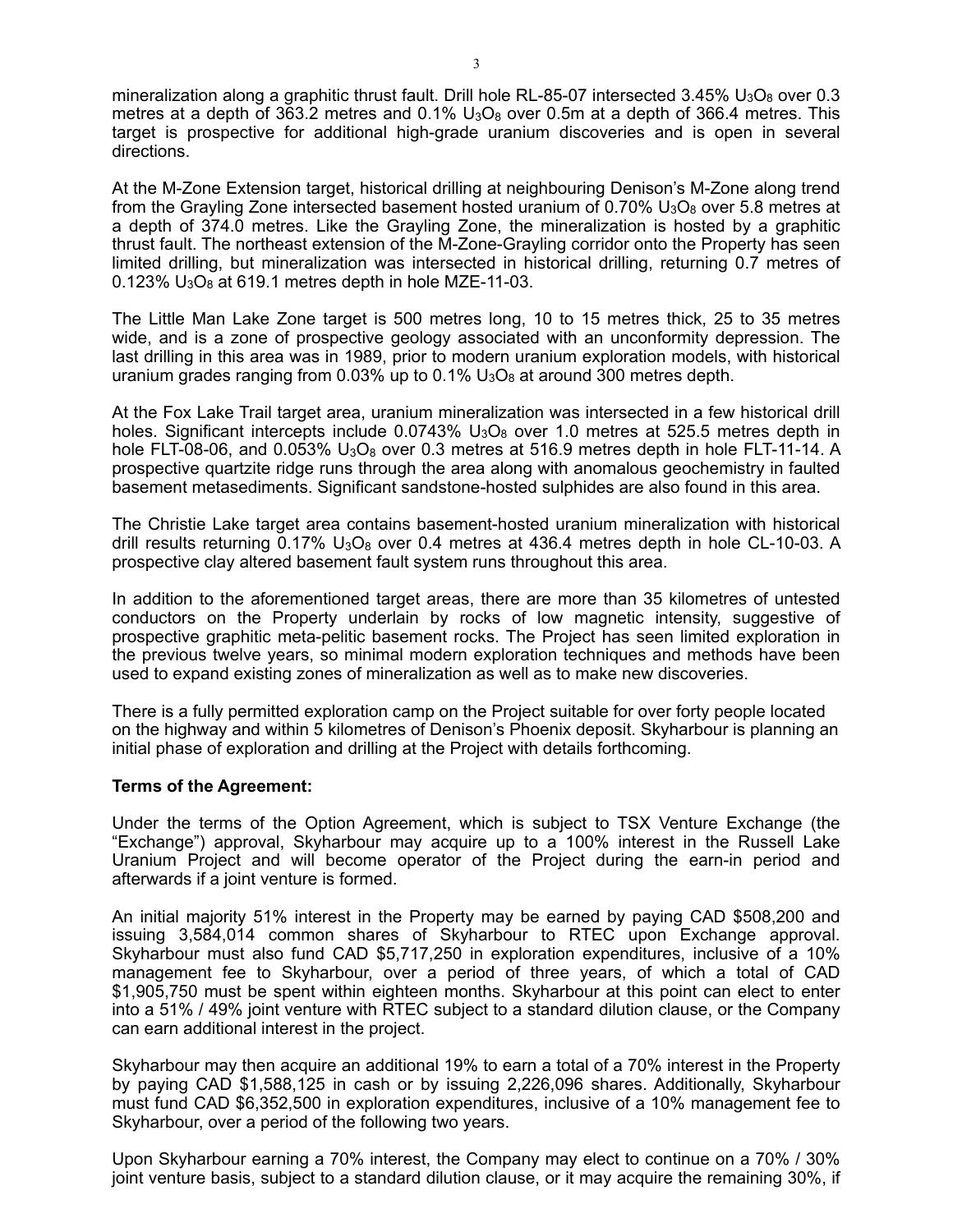RTEC elects not to contribute, for a total undivided interest of 100% of the Property by paying CAD \$33,033,000 in cash or by issuing 42,598,565 shares or a combination thereof to prevent RTEC from owning over 19.9% of Skyharbour.

Upon Skyharbour's 100% acquisition, the Property will become subject to a 1% NSR Royalty payable to RTEC. The royalty may be reduced to 0.5% by payment of USD \$750,000 to RTEC. The claims comprising the Property are subject to various existing underlying royalties to other parties.

#### **Qualified Person:**

The technical information in this news release has been prepared in accordance with the Canadian regulatory requirements set out in National Instrument 43-101 and reviewed and approved by David Billard, P.Geo., a Consulting Geologist for Skyharbour as well as a Qualified Person.

## **About Rio Tinto Limited:**

Rio Tinto is one of the largest mining and metals companies globally, operating in 35 countries with over 49,000 employees. Rio Tinto's purpose is to produce materials essential to human progress.

#### **About Skyharbour Resources Ltd.:**

Skyharbour holds an extensive portfolio of uranium exploration projects in Canada's Athabasca Basin and is well positioned to benefit from improving uranium market fundamentals with fifteen projects, ten of which are drill-ready, covering over 450,000 hectares of land. Skyharbour has acquired from Denison Mines, a large strategic shareholder of the Company, a 100% interest in the Moore Uranium Project which is located 15 kilometres east of Denison's Wheeler River project and 39 kilometres south of Cameco's McArthur River uranium mine. Moore is an advanced-stage uranium exploration property with high-grade uranium mineralization at the Maverick Zone that returned drill results of up to  $6.0\%$  U<sub>3</sub>O<sub>8</sub> over 5.9 metres including 20.8%  $U_3O_8$  over 1.5 metres at a vertical depth of 265 metres. Adjacent to the Moore Uranium Project is Skyharbour's recently optioned Russell Lake Uranium Project from Rio Tinto, which hosts historical high-grade drill intercepts over a large property area with robust exploration upside potential. The Company is actively advancing these projects through exploration and drill programs.

Skyharbour has a joint-venture with industry-leader Orano Canada Inc. at the Preston Project whereby Orano has earned a 51% interest in the project through exploration expenditures and cash payments. Skyharbour now owns a 24.5% interest in the Project. Skyharbour also has a joint venture with Azincourt Energy at the East Preston Project whereby Azincourt has earned a 70% interest in the project through exploration expenditures, cash payments and share issuance. Skyharbour now owns a 15% interest in the Project. Preston and East Preston are large, geologically prospective properties proximal to Fission Uranium's Triple R deposit as well as NexGen Energy's Arrow deposit. Furthermore, the Company owns a 100% interest in the South Falcon Point Uranium Project on the eastern perimeter of the Basin, which contains a NI 43-101 inferred resource totaling 7.0 million pounds of  $U_3O_8$  at 0.03% and 5.3 million pounds of  $ThO<sub>2</sub>$  at 0.023%.

Skyharbour has several active option partners including: ASX-listed Valor Resources on the Hook Lake Uranium Project whereby Valor can earn-in 80% of the project through CAD \$3,500,000 in exploration expenditures, \$475,000 in cash payments over three years and an initial share issuance; CSE-listed Basin Uranium Corp. on the Mann Lake Uranium Project whereby Basin Uranium can earn-in 75% of the project through \$4,000,000 in exploration expenditures, \$850,000 in cash payments as well as share issuances over three years; and CSE-listed Medaro Mining Corp. on the Yurchison Project whereby Medaro can earn-in an initial 70% of the project through \$5,000,000 in exploration expenditures, \$800,000 in cash payments